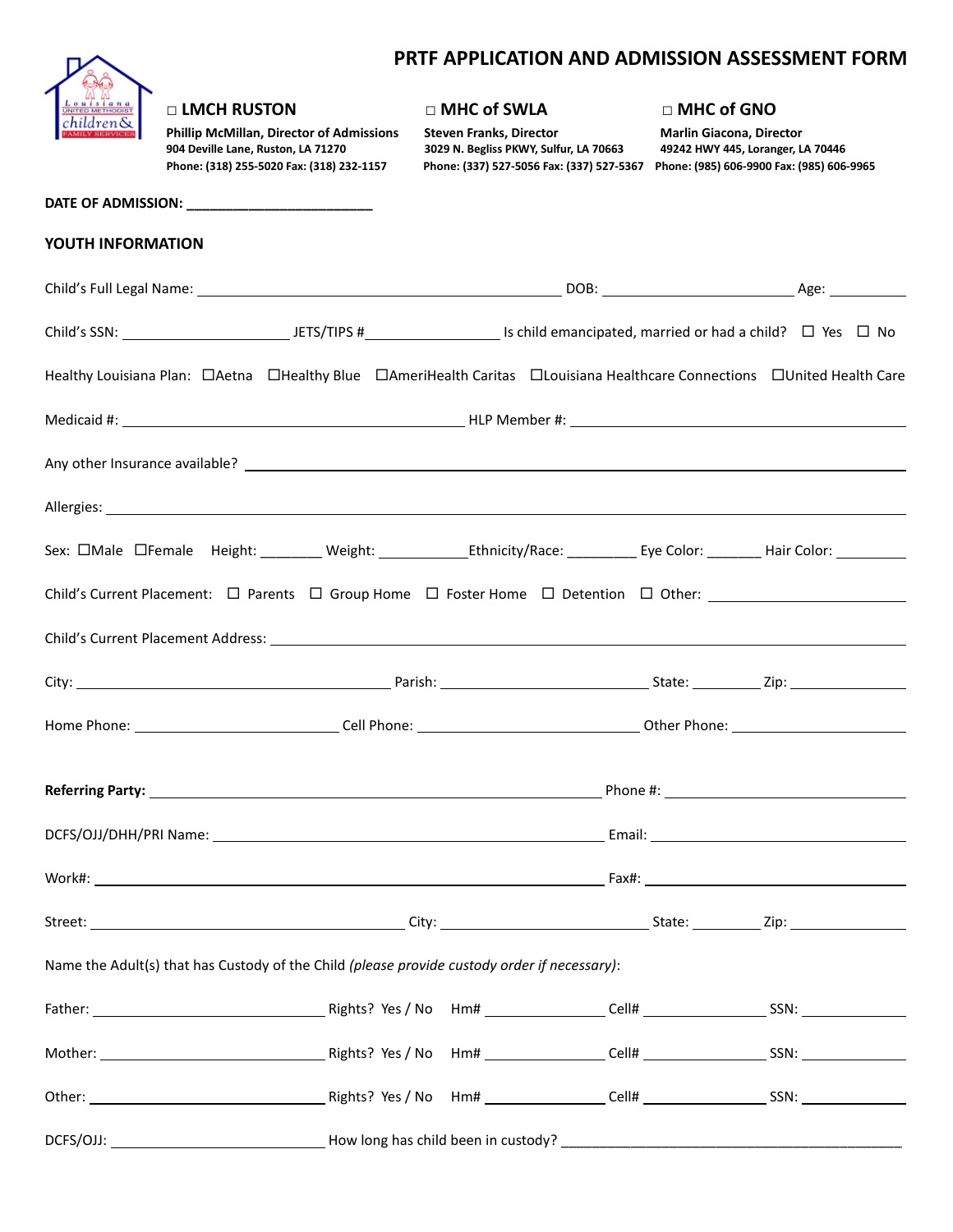#### **CURRENT BEHAVIORS**

Why is admission into a Psychiatric Residential Program required at this time?

#### **RISK ASSESSMENT**

Is there risk or history of the child **attempting suicide**?  $\Box$  Yes  $\Box$  No. If "yes", explain with behaviors, dates of events, etc.:

Is there risk or history of the child **harming self/others**? □ Yes □ No. If "yes", explain with behaviors, dates of events, etc.:

Is there risk or history of the child **harming animals**?  $\Box$  Yes  $\Box$  No. If "yes", explain with behaviors, dates of events, etc.:

Is there risk or history of the child starting **fires**?  $\Box$  Yes  $\Box$  No. If "yes", explain with behaviors, dates of events, etc.:

Is there risk or history of the child **acting out sexually** with others?  $\Box$  Yes  $\Box$  No. If "yes", explain with behaviors, dates of events, etc.:

Is there risk or history of the child **running away**?  $\Box$  Yes  $\Box$  No. If "yes", explain with behaviors, dates of events, etc.:

Are there other **needs, activities or behaviors** that put this child at special risk?  $\Box$  Yes  $\Box$  No. If "yes", explain with behaviors, dates of events, etc.: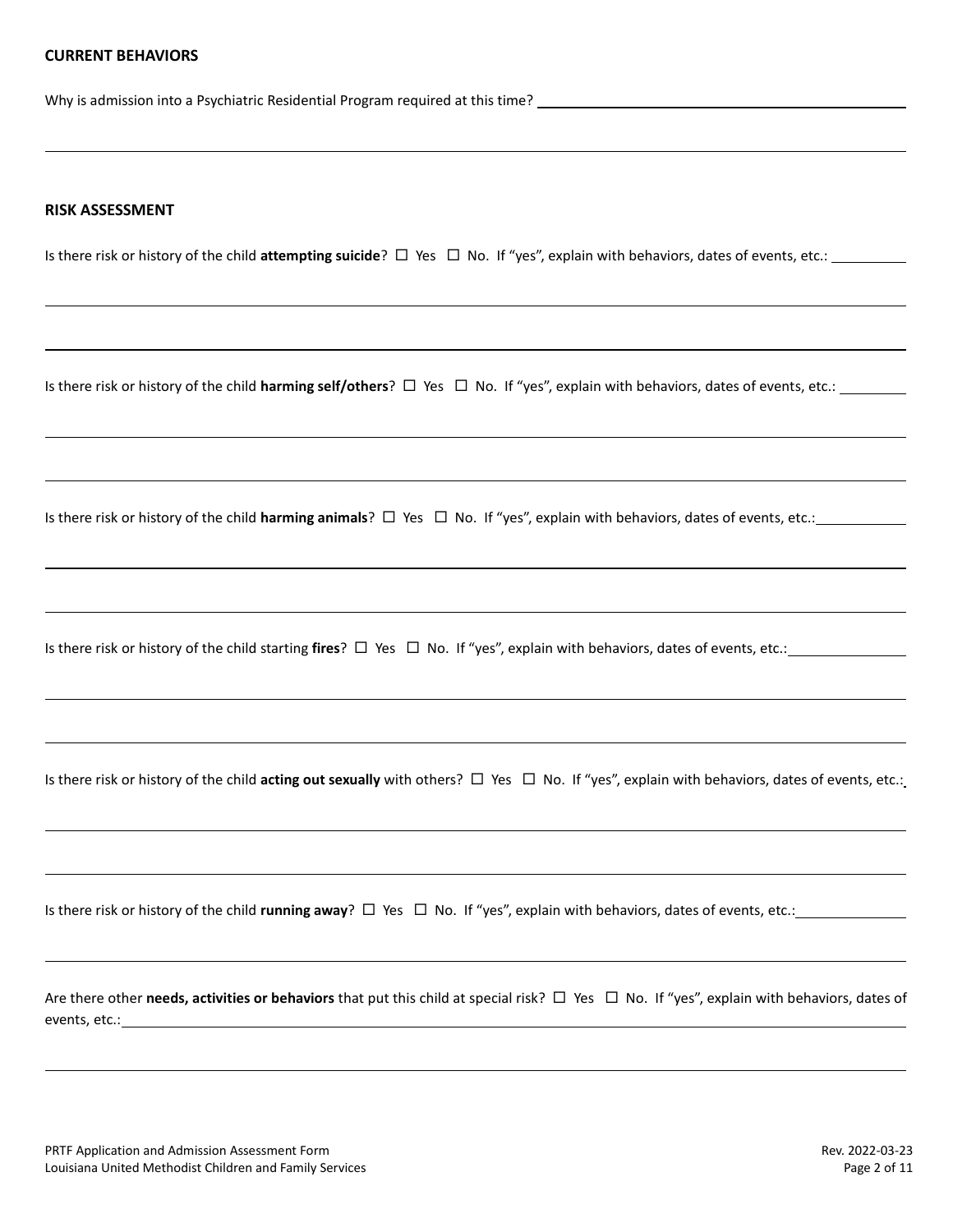# **SUBSTANCE USE**

| Does this child have a history of substance use? $\Box$ Yes $\Box$ No. If "yes", describe in detail (what substance, frequency of use, amount, |  |  |  |  |  |  |
|------------------------------------------------------------------------------------------------------------------------------------------------|--|--|--|--|--|--|
| duration, last use, urinary drug screen results):                                                                                              |  |  |  |  |  |  |

# **COORDINATED SYTEM OF CARE INVOLVEMENT**

| Has the child or family received case management or support services from CSOC, WAA, FSO, CFT, Magellan:                                                                                                                                                                              |
|---------------------------------------------------------------------------------------------------------------------------------------------------------------------------------------------------------------------------------------------------------------------------------------|
|                                                                                                                                                                                                                                                                                       |
|                                                                                                                                                                                                                                                                                       |
|                                                                                                                                                                                                                                                                                       |
| If, "yes", the FSO worker's name: $\sqrt{2\pi}$ and $\sqrt{2\pi}$ and $\sqrt{2\pi}$ and $\sqrt{2\pi}$ and $\sqrt{2\pi}$ and $\sqrt{2\pi}$ and $\sqrt{2\pi}$ and $\sqrt{2\pi}$ and $\sqrt{2\pi}$ and $\sqrt{2\pi}$ and $\sqrt{2\pi}$ and $\sqrt{2\pi}$ and $\sqrt{2\pi}$ and $\sqrt{2$ |
| A Bayou Health Care Plan Case Manager? □ Yes □ No lf, "yes", name of Case Manager:                                                                                                                                                                                                    |
|                                                                                                                                                                                                                                                                                       |
| ,我们也不会有什么?""我们的人,我们也不会有什么?""我们的人,我们也不会有什么?""我们的人,我们也不会有什么?""我们的人,我们也不会有什么?""我们的人                                                                                                                                                                                                      |
|                                                                                                                                                                                                                                                                                       |
| Is child a previous resident of LMCH? $\Box$ Yes $\Box$ No If "Yes" what dates:                                                                                                                                                                                                       |
| <b>TARGETED TREATMENT GOALS</b>                                                                                                                                                                                                                                                       |
|                                                                                                                                                                                                                                                                                       |
|                                                                                                                                                                                                                                                                                       |
|                                                                                                                                                                                                                                                                                       |
|                                                                                                                                                                                                                                                                                       |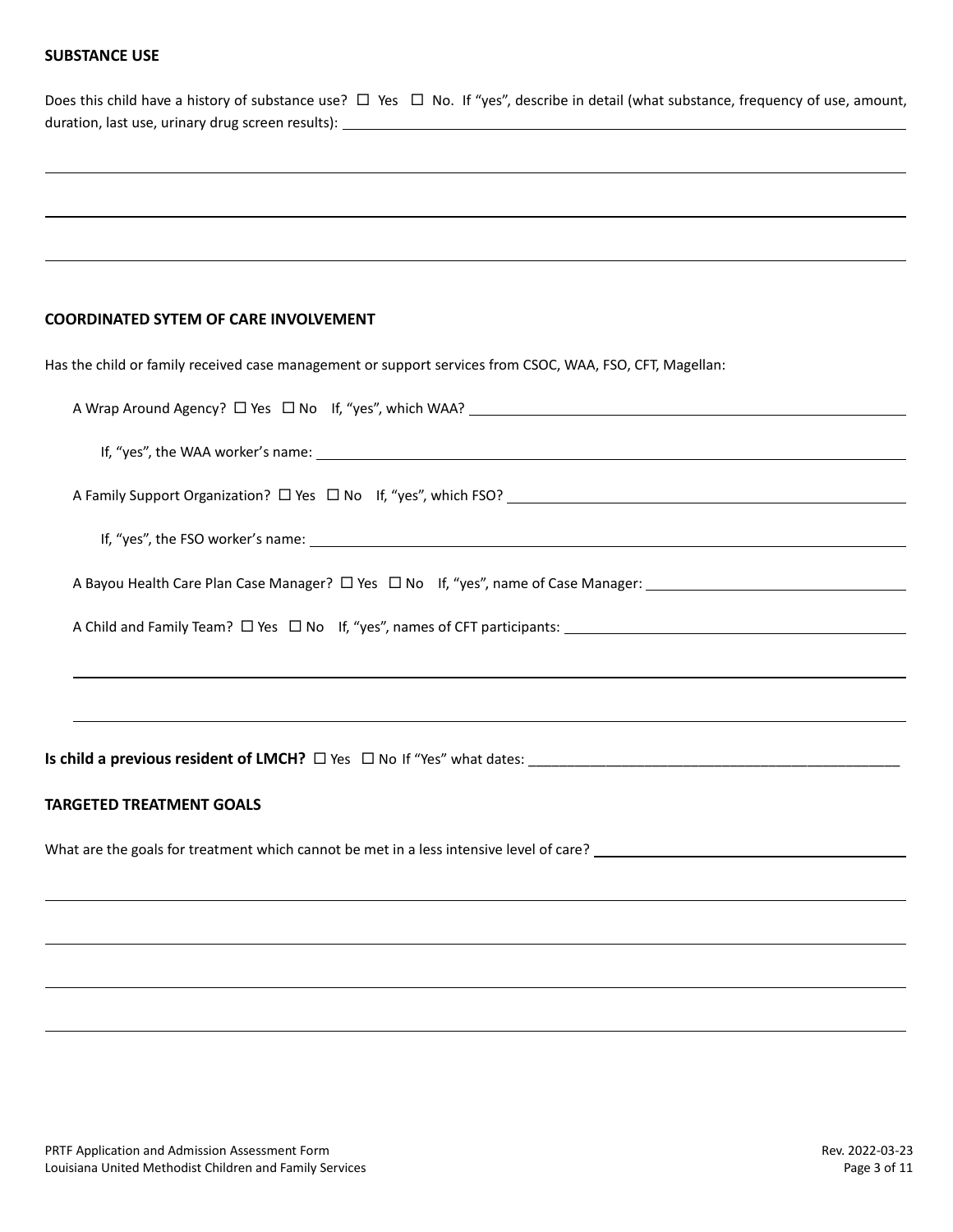#### **PREVIOUS TREATMENT**

Has child received treatment from an Outpatient Therapist?  $\Box$  Yes  $\Box$  No

Name/Credentials: Name Credentials: Phone: Name Credentials: Phone: Phone: Phone: Phone: Phone: Phone: Phone: Phone: Phone: Phone: Phone: Phone: Phone: Phone: Phone: Phone: Phone: Phone: Phone: Phone: Phone: Phone: Phone:

Start Date: Last Appt: Last Appt: Freq: Weekly Bi-Monthly Monthly Mode: Indiv Family Group

# Provide History of Child's Previous Psychiatric Hospitalizations and Out-of-Home Placements: **PLEASE HAVE THESE DOCUMENTS AVAILABLE FROM PSYCHIATRIC HOSPITALS:**

| Name and Type of Facility | <b>Admit Date</b> | Discharge Date | Reason for Placement |
|---------------------------|-------------------|----------------|----------------------|
|                           |                   |                |                      |
|                           |                   |                |                      |
|                           |                   |                |                      |
|                           |                   |                |                      |
|                           |                   |                |                      |
|                           |                   |                |                      |
|                           |                   |                |                      |
|                           |                   |                |                      |
|                           |                   |                |                      |
|                           |                   |                |                      |
|                           |                   |                |                      |
|                           |                   |                |                      |

#### **Current Psychiatric Diagnosis -**

| <u> 2000 - Andrea Andrewski, amerikansk politik (d. 1989)</u>                                                                                                                                                                        |
|--------------------------------------------------------------------------------------------------------------------------------------------------------------------------------------------------------------------------------------|
| AXIS II: <u>New York: AXIS III: New York: AXIS III: New York: AXIS III: New York: AXIS III: New York: AXIS III: New York: AXIS III: New York: AXIS III: New York: AXIS III: New York: AXIS III: New York: AXIS III: New York: AX</u> |
| <u> 1999 - Jan Barbara de Santo Alemania de Santo Alemánico de Santo Alemánico de Santo Alemánico de Santo Alemán</u>                                                                                                                |
|                                                                                                                                                                                                                                      |
|                                                                                                                                                                                                                                      |
| AXIS IV: New York Contract the Contract of the Contract of the Contract of the Contract of the Contract of the Contract of the Contract of the Contract of the Contract of the Contract of the Contract of the Contract of the       |
| <u> Alexandro de la contrada de la contrada de la contrada de la contrada de la contrada de la contrada de la con</u>                                                                                                                |
|                                                                                                                                                                                                                                      |
| <u> 1999 - Johann Harry Harry Harry Harry Harry Harry Harry Harry Harry Harry Harry Harry Harry Harry Harry Harry</u>                                                                                                                |
| GAF: Current ____________________________Highest in Last Year ___________________                                                                                                                                                    |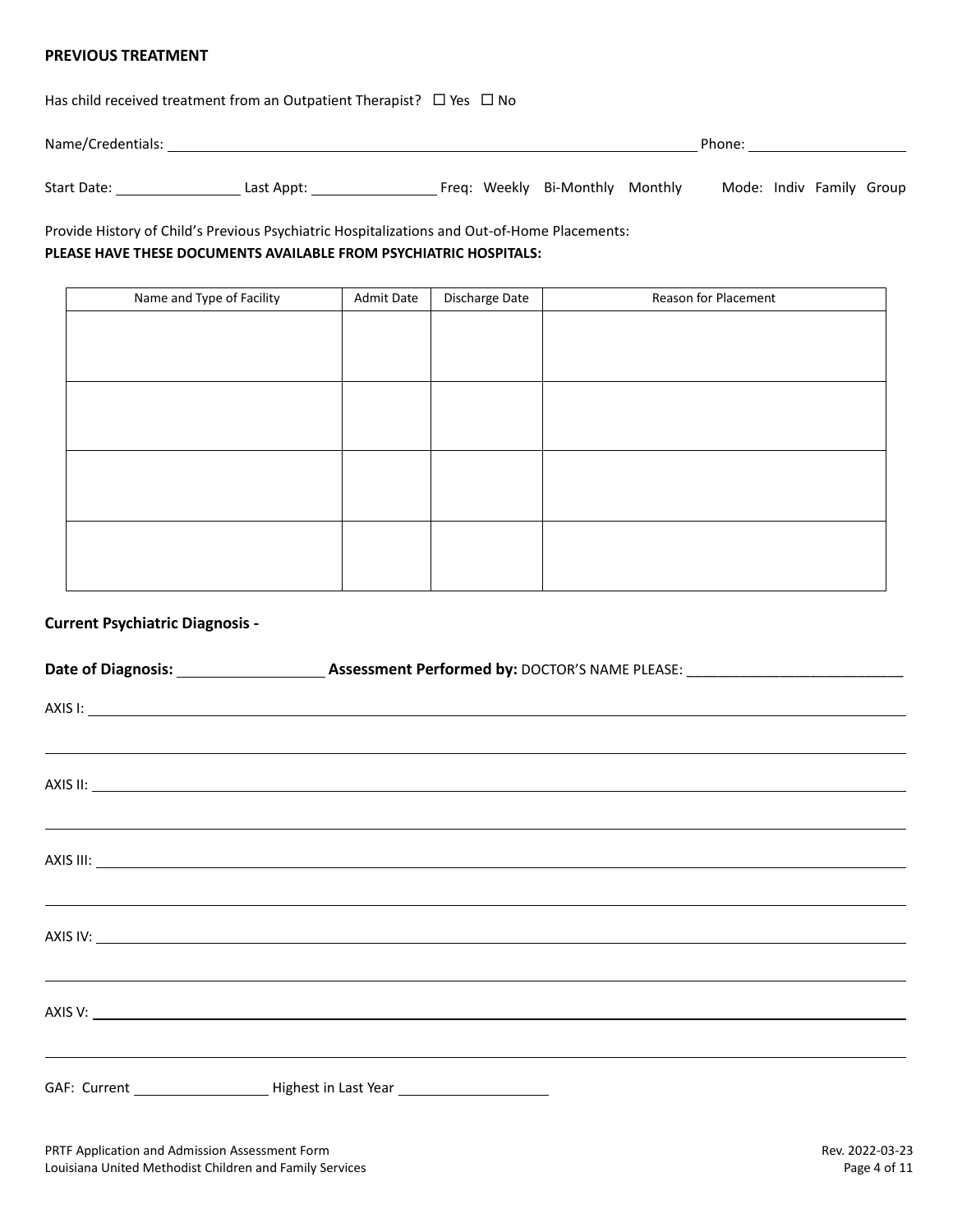#### **HISTORY OF ABUSE, NEGLECT AND CRIME VICTIMIZATION**

| Please describe the child's history of abuse, neglect and crime victimization:   |
|----------------------------------------------------------------------------------|
|                                                                                  |
| ,我们也不会有什么?""我们的人,我们也不会有什么?""我们的人,我们也不会有什么?""我们的人,我们也不会有什么?""我们的人,我们也不会有什么?""我们的人 |
| ,我们也不会有什么。""我们的人,我们也不会有什么?""我们的人,我们也不会有什么?""我们的人,我们也不会有什么?""我们的人,我们也不会有什么?""我们的人 |
|                                                                                  |
|                                                                                  |
| ,我们也不会有什么。""我们的人,我们也不会有什么?""我们的人,我们也不会有什么?""我们的人,我们也不会有什么?""我们的人,我们也不会有什么?""我们的人 |
|                                                                                  |
|                                                                                  |
|                                                                                  |
|                                                                                  |
|                                                                                  |
|                                                                                  |
|                                                                                  |
| ,我们也不会有什么。""我们的人,我们也不会有什么?""我们的人,我们也不会有什么?""我们的人,我们也不会有什么?""我们的人,我们也不会有什么?""我们的人 |
|                                                                                  |
|                                                                                  |
|                                                                                  |
|                                                                                  |
|                                                                                  |
|                                                                                  |
|                                                                                  |
|                                                                                  |
|                                                                                  |
|                                                                                  |
|                                                                                  |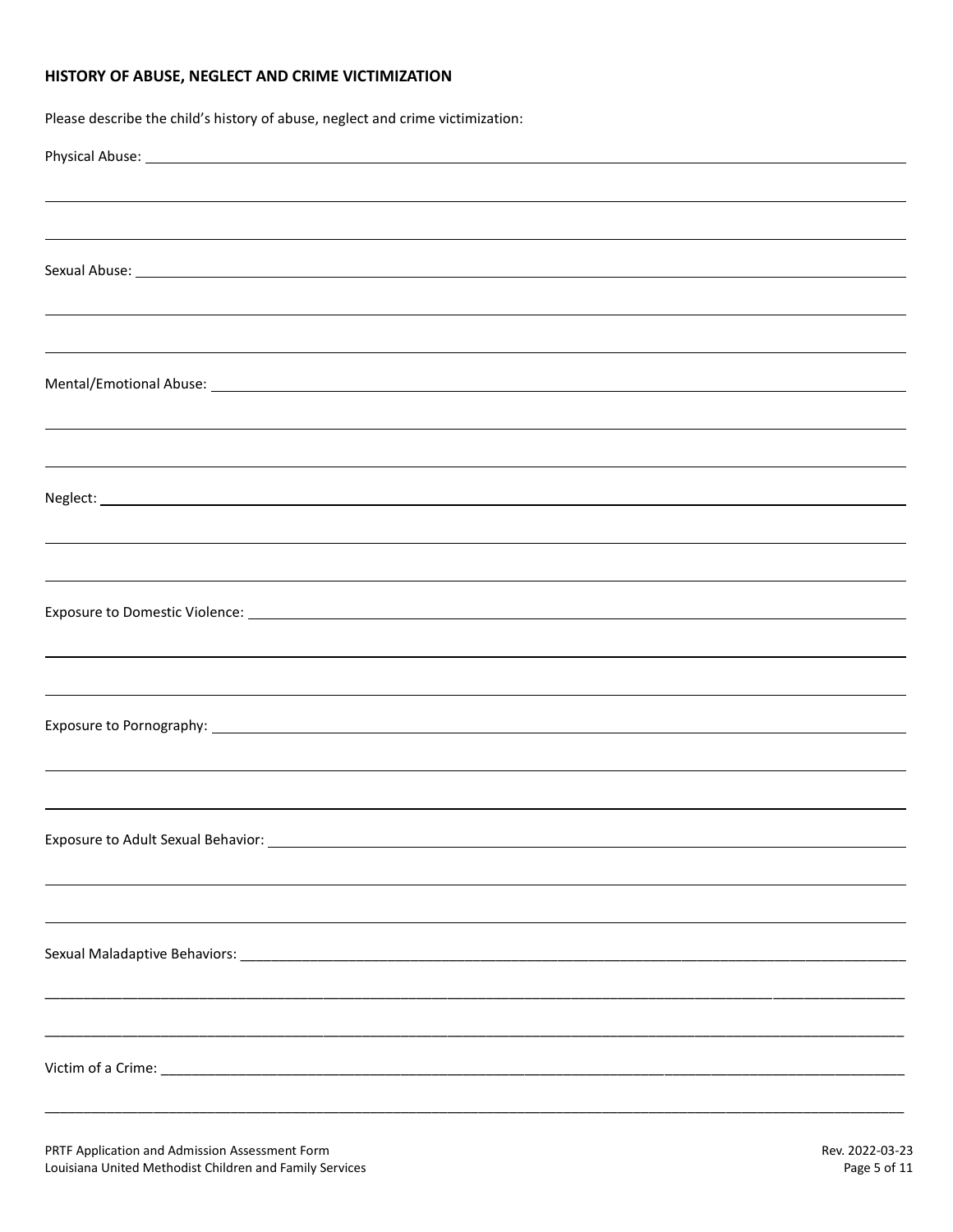# **FAMILY INFORMATION**

| CURRENT FEMALE CARETAKER - PLEASE CIRCLE ONE ( MOTHER, AUNT, GRANDMOTHER, ADOPTIVE MOTHER, OTHER )    |     |            |                          |                                                                                                                                                                                                                                |
|-------------------------------------------------------------------------------------------------------|-----|------------|--------------------------|--------------------------------------------------------------------------------------------------------------------------------------------------------------------------------------------------------------------------------|
|                                                                                                       |     |            |                          |                                                                                                                                                                                                                                |
|                                                                                                       |     |            |                          |                                                                                                                                                                                                                                |
|                                                                                                       |     |            |                          |                                                                                                                                                                                                                                |
|                                                                                                       |     |            |                          |                                                                                                                                                                                                                                |
| <b>CURRENT MALE CARETAKER- PLEASE CIRCLE ONE (FATHER, UNCLE, GRANDFATHER, ADOPTIVE FATHER, OTHER)</b> |     |            |                          |                                                                                                                                                                                                                                |
|                                                                                                       |     |            |                          |                                                                                                                                                                                                                                |
|                                                                                                       |     |            |                          |                                                                                                                                                                                                                                |
|                                                                                                       |     |            |                          |                                                                                                                                                                                                                                |
|                                                                                                       |     |            |                          |                                                                                                                                                                                                                                |
|                                                                                                       |     |            |                          |                                                                                                                                                                                                                                |
| <b>SIBLINGS</b>                                                                                       |     |            |                          |                                                                                                                                                                                                                                |
| Sibling's Name                                                                                        | Sex | Age or DOB | $\overline{\phantom{a}}$ | Lives with the control of the control of the control of the control of the control of the control of the control of the control of the control of the control of the control of the control of the control of the control of t |
|                                                                                                       |     |            |                          |                                                                                                                                                                                                                                |
|                                                                                                       |     |            |                          |                                                                                                                                                                                                                                |
|                                                                                                       |     |            |                          |                                                                                                                                                                                                                                |
|                                                                                                       |     |            |                          |                                                                                                                                                                                                                                |
|                                                                                                       |     |            |                          |                                                                                                                                                                                                                                |
|                                                                                                       |     |            |                          |                                                                                                                                                                                                                                |
| Anyone the child is NOT permitted to have contact? (legal documentation is required, ie. Court Order) |     |            |                          |                                                                                                                                                                                                                                |
|                                                                                                       |     |            |                          |                                                                                                                                                                                                                                |
| ** EDUCATIONAL INFORMATION - please complete this section thoroughly -                                |     |            |                          |                                                                                                                                                                                                                                |
|                                                                                                       |     |            |                          |                                                                                                                                                                                                                                |
|                                                                                                       |     |            |                          |                                                                                                                                                                                                                                |
|                                                                                                       |     |            |                          |                                                                                                                                                                                                                                |
|                                                                                                       |     |            |                          |                                                                                                                                                                                                                                |
|                                                                                                       |     |            |                          |                                                                                                                                                                                                                                |
|                                                                                                       |     |            |                          |                                                                                                                                                                                                                                |
|                                                                                                       |     |            |                          |                                                                                                                                                                                                                                |
| WHAT IS THE NAME AND ADDRESS USED FOR EDUCATIONAL ENROLLMENT?                                         |     |            |                          |                                                                                                                                                                                                                                |
|                                                                                                       |     |            |                          |                                                                                                                                                                                                                                |
|                                                                                                       |     |            |                          |                                                                                                                                                                                                                                |
|                                                                                                       |     |            |                          |                                                                                                                                                                                                                                |
| PRTF Application and Admission Assessment Form                                                        |     |            |                          | Rev. 2022-03-23                                                                                                                                                                                                                |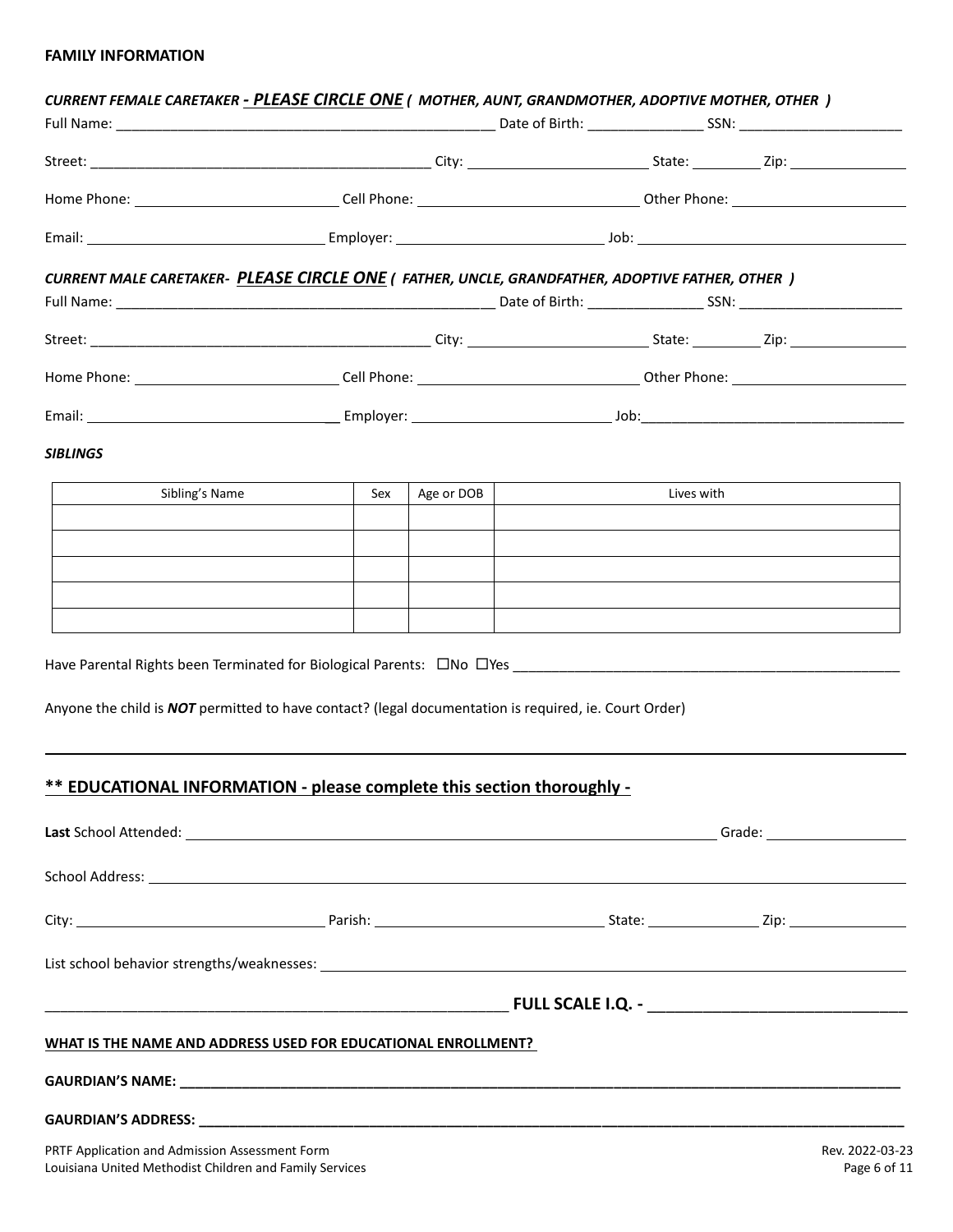#### **FUNCTIONAL STRENGTHS**

For each area of life below, please indicate the child's strengths. Social: <u>Executive Contract Contract Contract Contract Contract Contract Contract Contract Contract Contract Contract Contract Contract Contract Contract Contract Contract Contract Contract Contract Contract Contract Contr</u> Family: **Example 2018 Family: Example 2018 Family: Example 2018 Family: Example 2018** School: **School:** The state of the state of the state of the state of the state of the state of the state of the state of the state of the state of the state of the state of the state of the state of the state of the state Religious: ADL'S: (Activities of Daily Living)<br>
ADL'S: (Activities of Daily Living) Other areas of life: **SUPPORT SYSTEMS** In each area below, list the individuals who are actively supportive of the child and/or family. Family: 1997 Social: School: Religious: <u>with the contract of the contract of the contract of the contract of the contract of the contract of the contract of the contract of the contract of the contract of the contract of the contract of the contract </u> Treatment/Therapeutic: Please describe the child's religious preference:

\_\_\_\_\_\_\_\_\_\_\_\_\_\_\_\_\_\_\_\_\_\_\_\_\_\_\_\_\_\_\_\_\_\_\_\_\_\_\_\_\_\_\_\_\_\_\_\_\_\_\_\_\_\_\_\_\_\_\_\_\_\_\_\_\_\_\_\_\_\_\_\_\_\_\_\_\_\_\_\_\_\_\_\_\_\_\_\_\_\_\_\_\_\_\_\_\_\_\_\_\_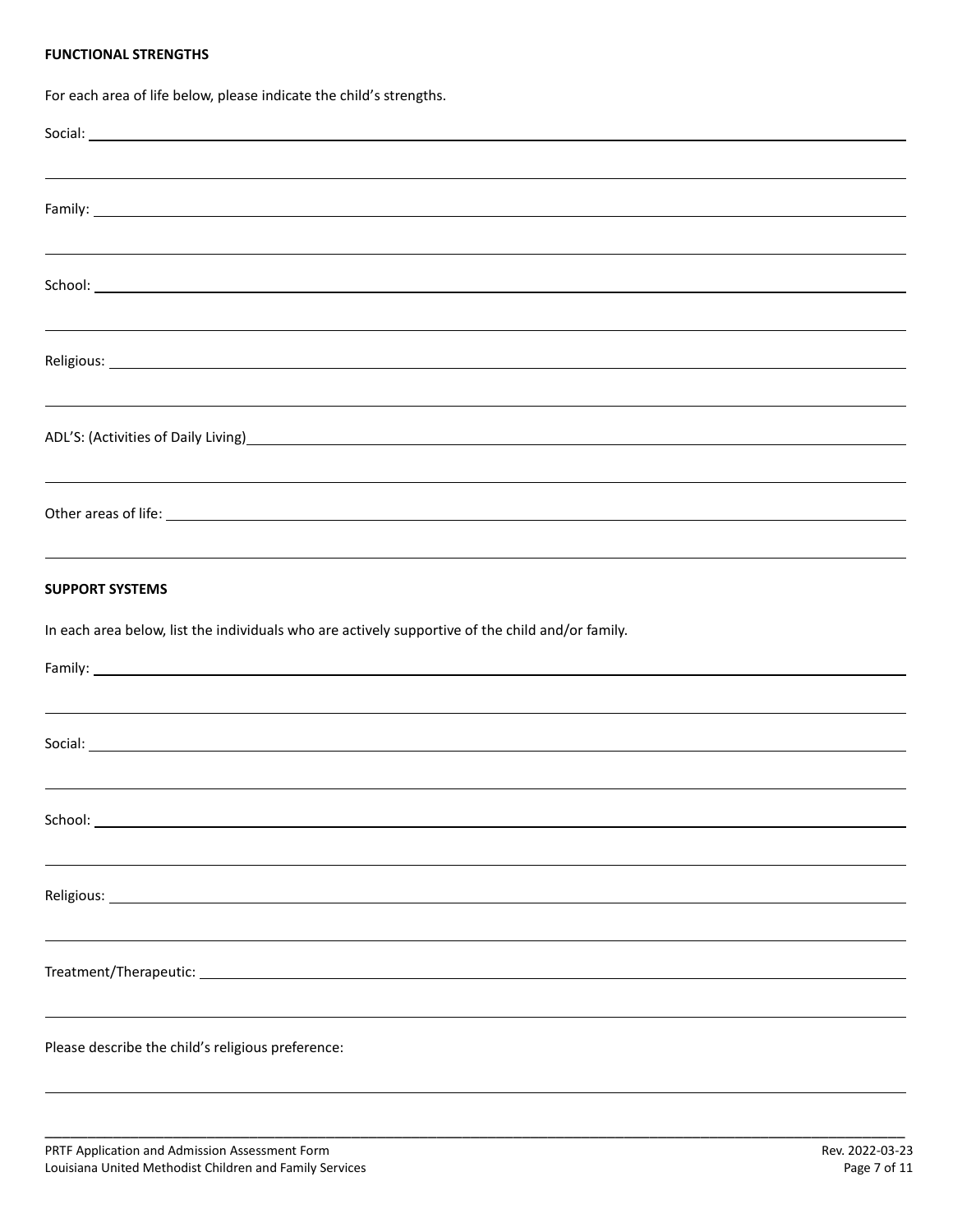#### **MEDICAL INFORMATION**

### **LIST OF ALL DOCTORS:**

### **Please List ALL Current Medications:**

| Name of Medication and Dosage, Route, Frequency | Prescribed by: | Prescribed as Treatment for: |
|-------------------------------------------------|----------------|------------------------------|
|                                                 |                |                              |
|                                                 |                |                              |
|                                                 |                |                              |
|                                                 |                |                              |
|                                                 |                |                              |
|                                                 |                |                              |

| Is child compliant with current prescribed medications? $\Box$ Yes $\Box$ No |  |  |  |
|------------------------------------------------------------------------------|--|--|--|
|------------------------------------------------------------------------------|--|--|--|

Are child's Immunizations Current? (Check one):  $\Box$  Yes  $\Box$  No *You MUST provide a COPY OF CHILD'S IMMUNIZATION RECORD.*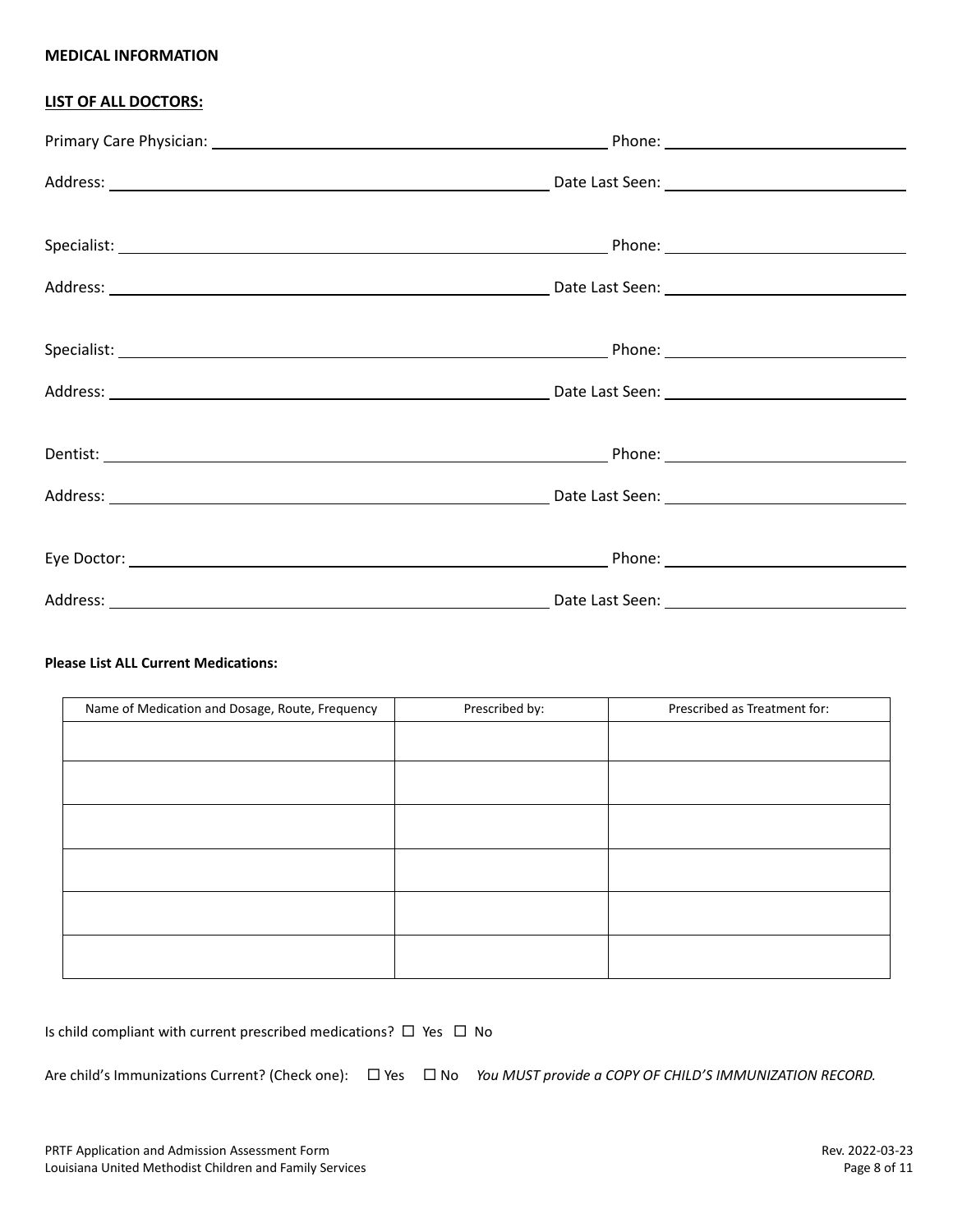#### **Have you EVER HAD, or do you now have any of the following? Check each item. If yes, specify and explain.**

| Anaphylaxis              | □ Yes            | $D \cap NQ$ | <b>Hepatitis A</b>         | □ Yes            | $D$ No                      |
|--------------------------|------------------|-------------|----------------------------|------------------|-----------------------------|
| Anemia                   | □ Yes            | □ No        | <b>Hepatitis B</b>         | □ Yes            | $^{\circ}$ No               |
| Aneurysm                 | □ Yes            | □ No        | Hepatitis C                | □ Yes            | $D \cap NQ$                 |
| Arrhythmia (heart)       | □ Yes            | □ No        | High Cholesterol           | □ Yes            | $D \cap NQ$                 |
| Arthritis                | □ Yes            | □ No        | <b>HIV</b>                 | □ Yes            | $\overline{\phantom{a}}$ No |
| Asthma                   | <sup>¤</sup> Yes | □ No        | Hypertension               | □ Yes            | $D$ No                      |
| Back Pain/Injury         | □ Yes            | □ No        | Infection (chronic)        | □ Yes            | $D \cap NQ$                 |
| <b>Bleeding Disorder</b> | □ Yes            | □ No        | <b>Kidney Stones</b>       | □ Yes            | $D$ No                      |
| <b>Blindness</b>         | □ Yes            | □ No        | Lupus                      | □ Yes            | $D \cap NQ$                 |
| <b>Broken Bones</b>      | □ Yes            | □ No        | Multiple Sclerosis         | □ Yes            | $D \cap NQ$                 |
| Cancer                   | □ Yes            | □ No        | <b>Ovarian Cysts</b>       | □ Yes            | □ No                        |
| Chronic Pain             | □ Yes            | □ No        | Pancreatitis               | □ Yes            | $D \cap NQ$                 |
| Concussions              | □ Yes            | □ No        | Pneumonia                  | □ Yes            | $D \cap NQ$                 |
| Crohn's Disease          | □ Yes            | □ No        | Psoriasis                  | □ Yes            | $^{\circ}$ No               |
| <b>Cystic Fibrosis</b>   | □ Yes            | □ No        | Reflux/Esophagitis         | □ Yes            | $D$ No                      |
| <b>Dermatitis</b>        | □ Yes            | □ No        | <b>Renal Failure</b>       | □ Yes            | $D \cap NQ$                 |
| <b>Diabetes</b>          | □ Yes            | □ No        | Seizures/Convulsions       | □ Yes            | □ No                        |
| <b>Eating Disorder</b>   | <sup>¤</sup> Yes | $D$ No      | Shunts of any kind         | □ Yes            | $D$ No                      |
| Endometriosis            | □ Yes            | □ No        | Sickle Cell Anemia         | □ Yes            | $D \cap NQ$                 |
| Epilepsy                 | □ Yes            | $D \cap NQ$ | Skin Problems/Chronic Rash | □ Yes            | $D \cap NQ$                 |
| Eye Problems             | <sup>¤</sup> Yes | □ No        | Sleep Apnea                | □ Yes            | $^{\circ}$ No               |
| Fainting                 | □ Yes            | □ No        | Spina Bifida               | □ Yes            | $\overline{\phantom{a}}$ No |
| Gallstones               | □ Yes            | □ No        | Tuberculosis               | <sup>□</sup> Yes | $\overline{\phantom{a}}$ No |
| Headaches                | <sup>¤</sup> Yes | □ No        | Tumors                     | □ Yes            | $^{\circ}$ No               |
| Hearing Impairment       | □ Yes            | $D$ No      | Ulcers                     | □ Yes            | $D \cap NQ$                 |
| <b>Heart Murmur</b>      | □ Yes            | □ No        | Other                      | □ Yes            | □ No                        |

# Explanation of any "Yes" answers:

### **Surgeries: (Please list dates in box)**

| □ Appendectomy             | <sup>□</sup> Ovarian Cyst Removal | □ Heart Surgery             |
|----------------------------|-----------------------------------|-----------------------------|
| <sup>□</sup> Adenoidectomy | □ Splenectomy                     | <sup>D</sup> Kidney Surgery |
| □ Ear Tubes                | □ Tonsillectomy                   | □ Eye Surgery               |
| □ Gallbladder Removal      | <sup>D</sup> Weight Loss Surgery  | □ Brain Surgery             |
| □ Organ Transplant         | □ Bone/Muscle Surgery             | <sup>D</sup> OTHER:         |

\_\_\_\_\_\_\_\_\_\_\_\_\_\_\_\_\_\_\_\_\_\_\_\_\_\_\_\_\_\_\_\_\_\_\_\_\_\_\_\_\_\_\_\_\_\_\_\_\_\_\_\_\_\_\_\_\_\_\_\_\_\_\_\_\_\_\_\_\_\_\_\_\_\_\_\_\_\_\_\_\_\_\_\_\_\_\_\_\_\_\_\_\_\_\_\_\_\_\_\_\_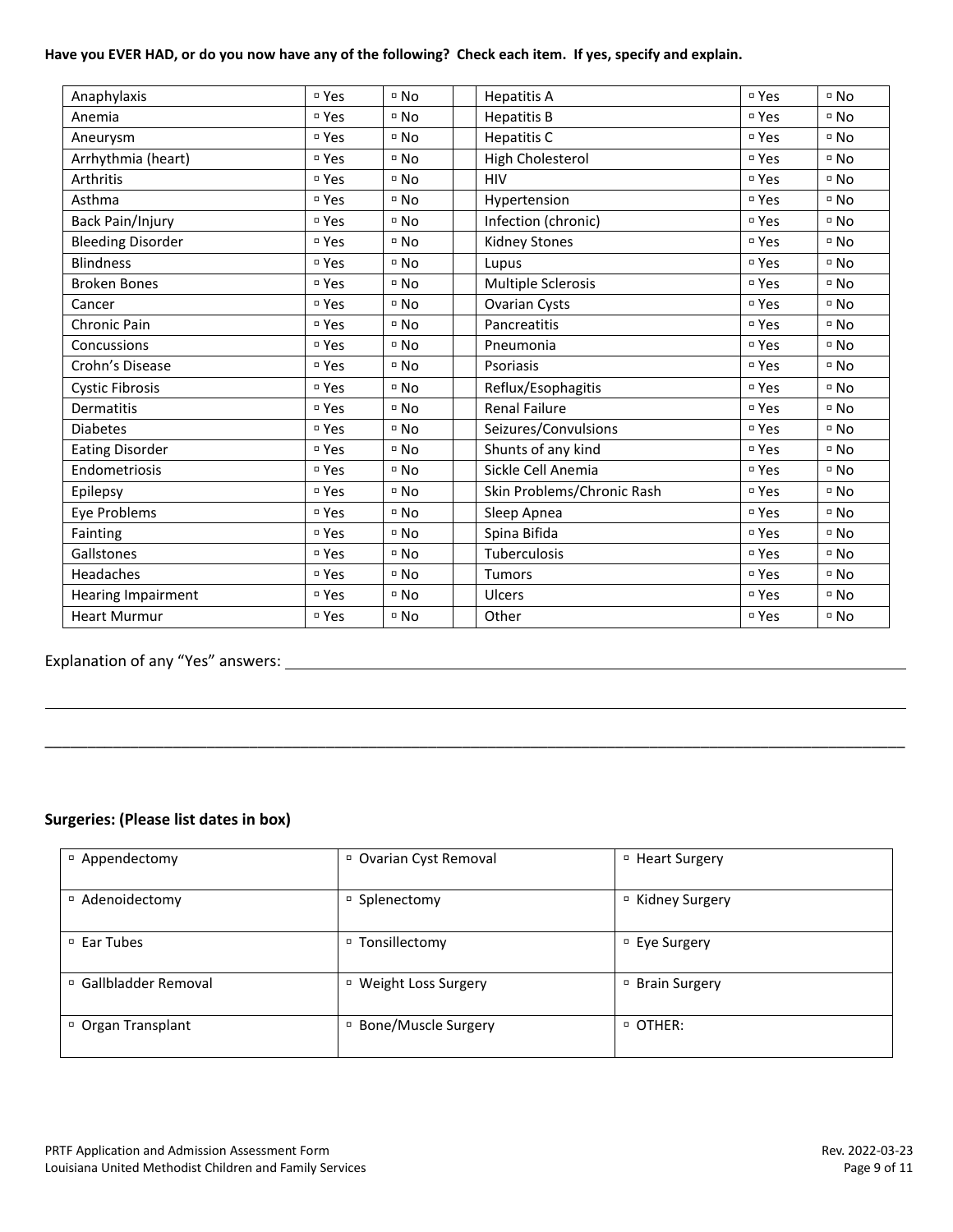#### **Medical Hospitalizations (NON -PSYCHIATRIC):**

| Name of Facility | <b>Admit Date</b> | Discharge Date | Reason for Medical Hospitalization |
|------------------|-------------------|----------------|------------------------------------|
|                  |                   |                |                                    |
|                  |                   |                |                                    |
|                  |                   |                |                                    |
|                  |                   |                |                                    |
|                  |                   |                |                                    |
|                  |                   |                |                                    |
|                  |                   |                |                                    |
|                  |                   |                |                                    |
|                  |                   |                |                                    |
|                  |                   |                |                                    |
|                  |                   |                |                                    |
|                  |                   |                |                                    |

#### **Females Clients ONLY:**

| Onset of menses: |             | Difficult/Painful Periods $\Box$ Yes $\Box$ No | # of Pregnancies:           |
|------------------|-------------|------------------------------------------------|-----------------------------|
| Birth Control:   | $\Box$ Pill | $\Box$ Depo Shot - date last given             | $\Box$ Implant - Placed on: |

### **STD's: (Please list treatment date in box if applicable)**

| □ HIV/Aids       | □ HPV/Genital Warts | □ Chlamydia |
|------------------|---------------------|-------------|
| □ Hepatitis      | □ Herpes            | □ Syphilis  |
| □ Trichomoniasis | □ Gonorrhea         | □ Other     |

### **PRIVATELY PLACED YOUTH GUARDIAN CONTACT INFORMATION:**

The guardian of the privately placed will be notified by *NURSING* to obtain consent prior to starting any new medications. In order for us to notify you and start the medication in a timely manner, two phone numbers are needed where the guardian can be reached with the best times to call. If these contact numbers change, please let *NURSING* know as soon as possible so that the care of your child will not be delayed. Thank you.

Primary Legal Guardian:

Primary Number: Best time to call:

Secondary Number: Secondary Number: Best time to call: